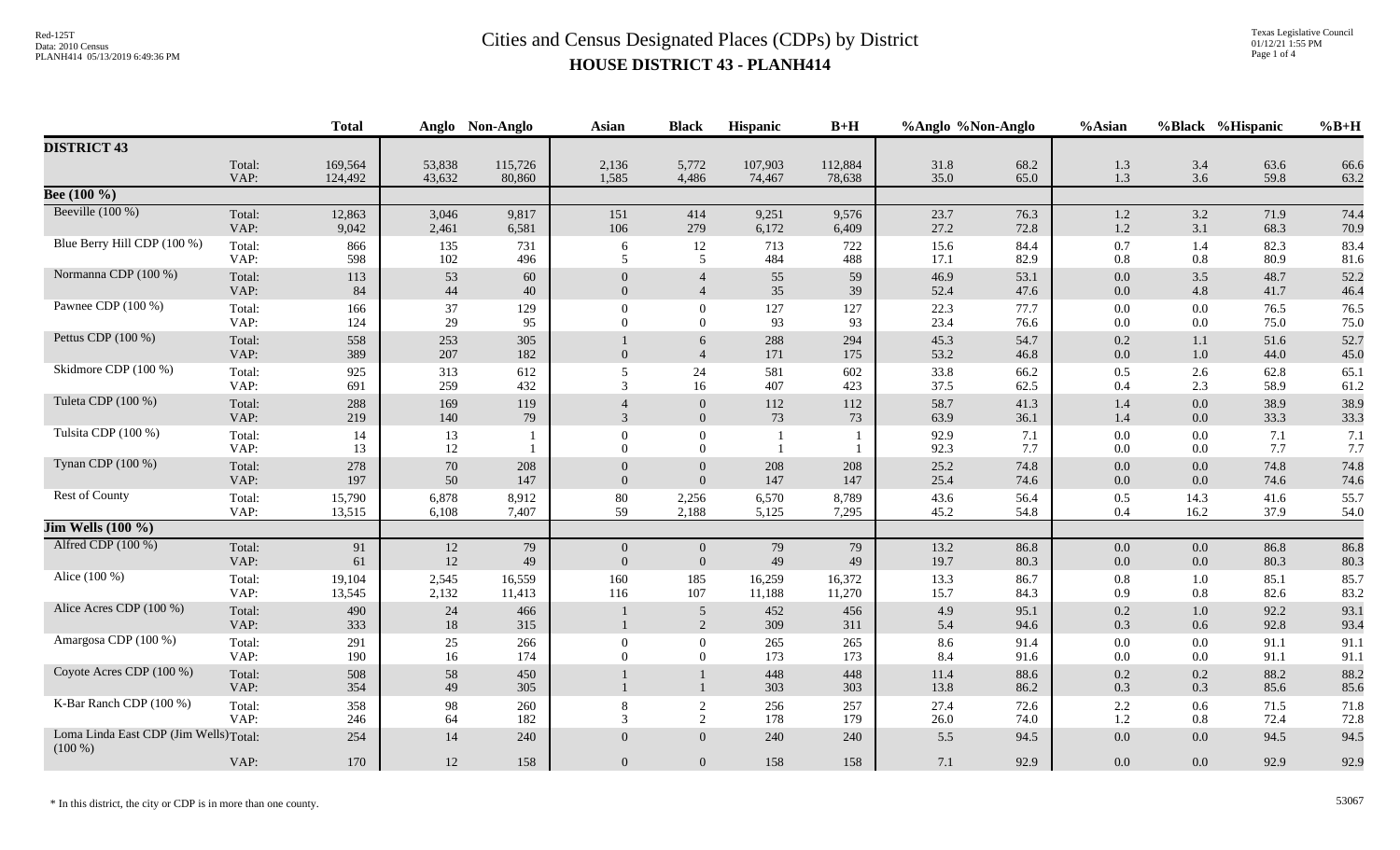|                              |                | <b>Total</b>                   |                                  | Anglo Non-Anglo                  | <b>Asian</b>                     | <b>Black</b>                     | Hispanic                         | $B+H$                          | %Anglo %Non-Anglo |                    | %Asian             |                    | %Black %Hispanic | $%B+H$       |
|------------------------------|----------------|--------------------------------|----------------------------------|----------------------------------|----------------------------------|----------------------------------|----------------------------------|--------------------------------|-------------------|--------------------|--------------------|--------------------|------------------|--------------|
| <b>DISTRICT 43</b>           |                |                                |                                  |                                  |                                  |                                  |                                  |                                |                   |                    |                    |                    |                  |              |
| <b>Jim Wells</b> (100 %)     |                |                                |                                  |                                  |                                  |                                  |                                  |                                |                   |                    |                    |                    |                  |              |
| Orange Grove (100 %)         | Total:<br>VAP: | 1,318<br>937                   | 619<br>470                       | 699<br>467                       | 8<br>$\overline{4}$              | 17<br>$\tau$                     | 675<br>451                       | 685<br>456                     | 47.0<br>50.2      | 53.0<br>49.8       | 0.6<br>0.4         | 1.3<br>0.7         | 51.2<br>48.1     | 52.0<br>48.7 |
| Owl Ranch CDP (100 %)        | Total:<br>VAP: | 225<br>158                     | $\mathfrak{H}$<br>5              | 220<br>153                       | $\mathbf{0}$<br>$\overline{0}$   | $\mathbf{0}$<br>$\overline{0}$   | 220<br>153                       | 220<br>153                     | $2.2\,$<br>3.2    | 97.8<br>96.8       | 0.0<br>0.0         | 0.0<br>0.0         | 97.8<br>96.8     | 97.8<br>96.8 |
| Premont $(100\%)$            | Total:<br>VAP: | 2,653<br>1,916                 | 397<br>308                       | 2,256<br>1,608                   |                                  | 15<br>8                          | 2,243<br>1,598                   | 2,248<br>1,600                 | 15.0<br>16.1      | 85.0<br>83.9       | 0.0<br>0.1         | 0.6<br>0.4         | 84.5<br>83.4     | 84.7<br>83.5 |
| Rancho Alegre CDP (100 %)    | Total:<br>VAP: | 1,704<br>1,195                 | 70<br>58                         | 1,634<br>1,137                   |                                  | 3<br>$\overline{0}$              | 1,630<br>1,136                   | 1,633<br>1,136                 | 4.1<br>4.9        | 95.9<br>95.1       | 0.1<br>0.1         | 0.2<br>0.0         | 95.7<br>95.1     | 95.8<br>95.1 |
| San Diego (20 %)             | Total:<br>VAP: | 900<br>626                     | 101<br>68                        | 799<br>558                       | 2<br>2                           | $\mathbf Q$                      | 786<br>549                       | 792<br>552                     | 11.2<br>10.9      | 88.8<br>89.1       | 0.2<br>0.3         | 1.0<br>0.6         | 87.3<br>87.7     | 88.0<br>88.2 |
| Sandia CDP (100 %)           | Total:<br>VAP: | 379<br>266                     | 123<br>91                        | 256<br>175                       |                                  | $\overline{4}$                   | 249<br>169                       | 250<br>170                     | 32.5<br>34.2      | 67.5<br>65.8       | 0.3<br>0.4         | 1.8<br>1.5         | 65.7<br>63.5     | 66.0<br>63.9 |
| South La Paloma CDP (100 %)  | Total:<br>VAP: | 345<br>246                     | 160<br>116                       | 185<br>130                       | $\Omega$<br>$\Omega$             | $\Omega$<br>$\Omega$             | 184<br>129                       | 184<br>129                     | 46.4<br>47.2      | 53.6<br>52.8       | $0.0\,$<br>0.0     | $0.0\,$<br>$0.0\,$ | 53.3<br>52.4     | 53.3<br>52.4 |
| Westdale CDP (100 %)         | Total:<br>VAP: | 372<br>269                     | 167<br>127                       | 205<br>142                       | $\Omega$                         | 2<br>$\overline{0}$              | 196<br>137                       | 196<br>137                     | 44.9<br>47.2      | 55.1<br>52.8       | 1.1<br>0.0         | 0.5<br>0.0         | 52.7<br>50.9     | 52.7<br>50.9 |
| Rest of County               | Total:<br>VAP: | 11,846<br>8,568                | 3,644<br>2,811                   | 8,202<br>5,757                   | 41<br>30                         | 60<br>33                         | 8,072<br>5,659                   | 8,106<br>5,683                 | 30.8<br>32.8      | 69.2<br>67.2       | 0.3<br>0.4         | 0.5<br>0.4         | 68.1<br>66.0     | 68.4<br>66.3 |
| Kleberg $\overline{(100\%)}$ |                |                                |                                  |                                  |                                  |                                  |                                  |                                |                   |                    |                    |                    |                  |              |
| Corpus Christi $*(0\%)$      | Total:<br>VAP: | $\mathbf{0}$<br>$\overline{0}$ | $\overline{0}$<br>$\overline{0}$ | $\overline{0}$<br>$\overline{0}$ | $\overline{0}$<br>$\overline{0}$ | $\overline{0}$<br>$\overline{0}$ | $\overline{0}$<br>$\overline{0}$ | $\mathbf{0}$<br>$\overline{0}$ | $0.0\,$<br>0.0    | $0.0\,$<br>$0.0\,$ | $0.0\,$<br>$0.0\,$ | $0.0\,$<br>0.0     | $0.0\,$<br>0.0   | 0.0<br>0.0   |
| Kingsville (100 %)           | Total:<br>VAP: | 26,213<br>19,716               | 5,522<br>4,675                   | 20,691<br>15,041                 | 798<br>668                       | 1,316<br>955                     | 18,726<br>13,424                 | 19,834<br>14,300               | 21.1<br>23.7      | 78.9<br>76.3       | 3.0<br>3.4         | 5.0<br>4.8         | 71.4<br>68.1     | 75.7<br>72.5 |
| Ricardo CDP (100 %)          | Total:<br>VAP: | 1,048<br>774                   | 259<br>207                       | 789<br>567                       | 9<br>6                           | $7\phantom{.0}$<br>2             | 765<br>554                       | 771<br>556                     | 24.7<br>26.7      | 75.3<br>73.3       | 0.9<br>0.8         | 0.7<br>0.3         | 73.0<br>71.6     | 73.6<br>71.8 |
| Riviera CDP (100 %)          | Total:<br>VAP: | 689<br>498                     | 180<br>148                       | 509<br>350                       |                                  | 2<br>2                           | 506<br>348                       | 507<br>349                     | 26.1<br>29.7      | 73.9<br>70.3       | 0.1<br>0.2         | 0.3<br>0.4         | 73.4<br>69.9     | 73.6<br>70.1 |
| Rest of County               | Total:<br>VAP: | 4,111<br>3,023                 | 1,518<br>1,258                   | 2,593<br>1,765                   | 53<br>30                         | 63<br>39                         | 2,498<br>1,695                   | 2,525<br>1,716                 | 36.9<br>41.6      | 63.1<br>58.4       | 1.3<br>1.0         | 1.5<br>1.3         | 60.8<br>56.1     | 61.4<br>56.8 |
| San Patricio (100 %)         |                |                                |                                  |                                  |                                  |                                  |                                  |                                |                   |                    |                    |                    |                  |              |
| Aransas Pass (91 %)          | Total:<br>VAP: | 7,466<br>5,626                 | 4,044<br>3,364                   | 3,422<br>2,262                   | 104<br>78                        | 287<br>177                       | 3,024<br>1,968                   | 3,258<br>2,129                 | 54.2<br>59.8      | 45.8<br>40.2       | 1.4<br>1.4         | 3.8<br>3.1         | 40.5<br>35.0     | 43.6<br>37.8 |
| Corpus Christi $*(0\%)$      | Total:<br>VAP: | $\overline{0}$<br>$\mathbf{0}$ | $\theta$<br>$\mathbf{0}$         | $\overline{0}$<br>$\overline{0}$ | $\overline{0}$<br>$\overline{0}$ | $\mathbf{0}$<br>$\overline{0}$   | $\overline{0}$<br>$\overline{0}$ | $\overline{0}$<br>$\mathbf{0}$ | 0.0<br>$0.0\,$    | 0.0<br>$0.0\,$     | 0.0<br>$0.0\,$     | 0.0<br>$0.0\,$     | 0.0<br>0.0       | 0.0<br>0.0   |
| Country Acres CDP (100 %)    | Total:<br>VAP: | 185<br>134                     | 109<br>90                        | 76<br>44                         | 3                                | $\mathbf Q$<br>3                 | 61<br>37                         | 70<br>40                       | 58.9<br>67.2      | 41.1<br>32.8       | 2.2<br>2.2         | 4.9<br>2.2         | 33.0<br>27.6     | 37.8<br>29.9 |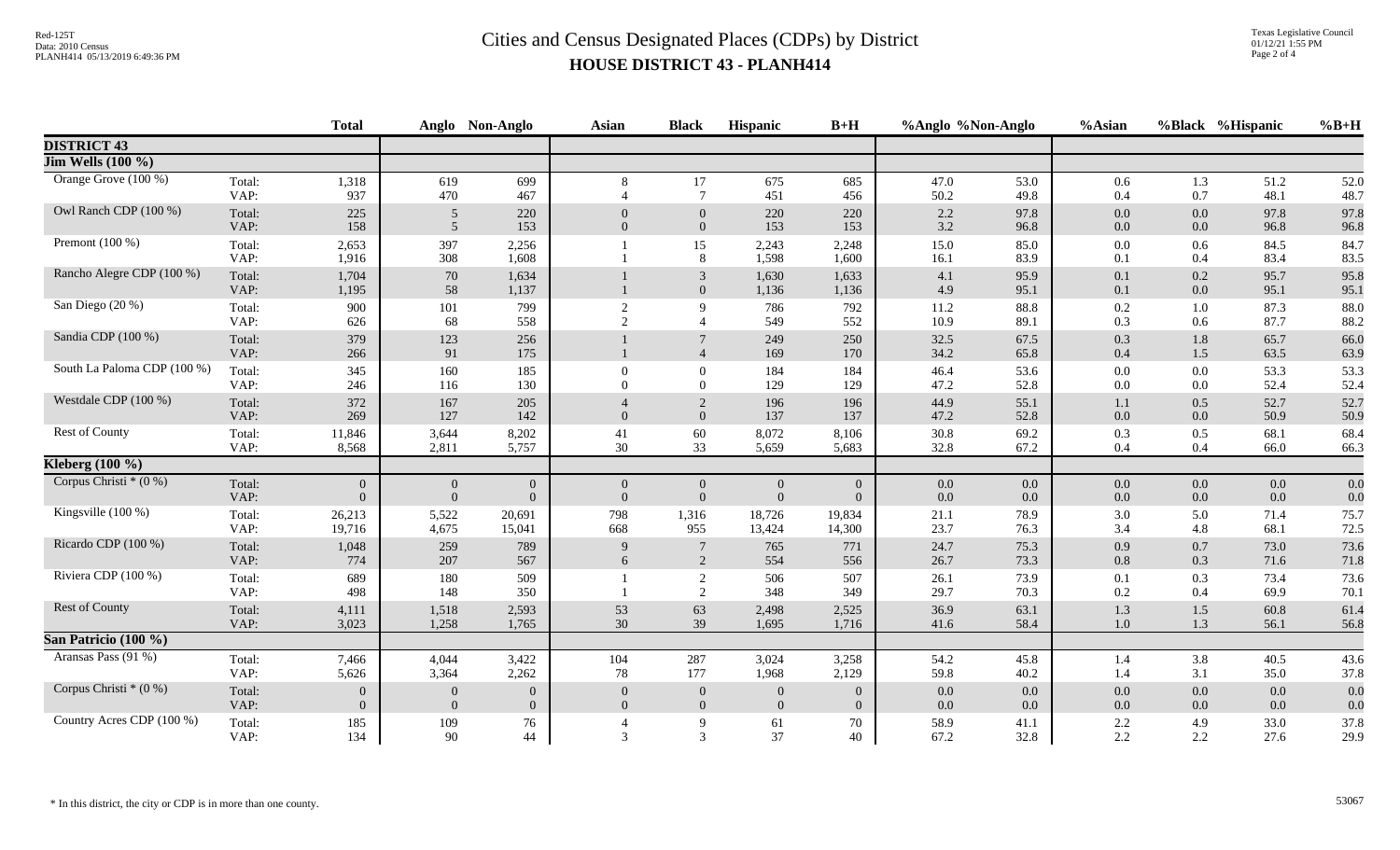|                                             |                | <b>Total</b>     |                | Anglo Non-Anglo | <b>Asian</b>         | <b>Black</b>               | Hispanic       | $B+H$          | %Anglo %Non-Anglo |                  | %Asian     |                | %Black %Hispanic | $%B+H$       |
|---------------------------------------------|----------------|------------------|----------------|-----------------|----------------------|----------------------------|----------------|----------------|-------------------|------------------|------------|----------------|------------------|--------------|
| <b>DISTRICT 43</b>                          |                |                  |                |                 |                      |                            |                |                |                   |                  |            |                |                  |              |
| San Patricio (100 %)                        |                |                  |                |                 |                      |                            |                |                |                   |                  |            |                |                  |              |
| Del Sol CDP (100 %)                         | Total:<br>VAP: | 239<br>163       | 38<br>31       | 201<br>132      |                      |                            | 200<br>131     | 201<br>132     | 15.9<br>19.0      | 84.1<br>$81.0\,$ | 0.4<br>0.6 | 0.4<br>0.6     | 83.7<br>80.4     | 84.1<br>81.0 |
| Doyle CDP (100 %)                           | Total:<br>VAP: | 254<br>196       | 131<br>104     | 123<br>92       | 5<br>$\mathcal{R}$   | $\overline{0}$<br>$\Omega$ | 110<br>81      | 110<br>81      | 51.6<br>53.1      | 48.4<br>46.9     | 2.0<br>1.5 | $0.0\,$<br>0.0 | 43.3<br>41.3     | 43.3<br>41.3 |
| Edgewater Estates CDP (100 %)               | Total:<br>VAP: | $72\,$<br>$52\,$ | 18<br>18       | 54<br>34        | $\Omega$             | 3<br>2                     | 54<br>34       | 54<br>34       | 25.0<br>34.6      | 75.0<br>65.4     | 0.0<br>0.0 | 4.2<br>3.8     | 75.0<br>65.4     | 75.0<br>65.4 |
| Edroy CDP (100 %)                           | Total:<br>VAP: | 331<br>253       | 62<br>50       | 269<br>203      | $\theta$<br>$\Omega$ | $\overline{3}$<br>3        | 265<br>199     | 268<br>202     | 18.7<br>19.8      | 81.3<br>80.2     | 0.0<br>0.0 | 0.9<br>1.2     | 80.1<br>78.7     | 81.0<br>79.8 |
| Falman CDP (100 %)                          | Total:<br>VAP: | 76<br>58         | 59<br>45       | 17<br>13        | $\Omega$<br>$\Omega$ |                            | 14<br>$10\,$   | 15<br>11       | 77.6<br>77.6      | 22.4<br>22.4     | 0.0<br>0.0 | 1.3<br>1.7     | 18.4<br>17.2     | 19.7<br>19.0 |
| Gregory (100 %)                             | Total:<br>VAP: | 1,907<br>1,377   | 146<br>113     | 1,761<br>1,264  | 6                    | 23<br>11                   | 1,733<br>1,246 | 1,751<br>1,256 | 7.7<br>8.2        | 92.3<br>91.8     | 0.3<br>0.3 | 1.2<br>$0.8\,$ | 90.9<br>90.5     | 91.8<br>91.2 |
| Ingleside $(100\%)$                         | Total:<br>VAP: | 9,387<br>6,528   | 5,021<br>3,792 | 4,366<br>2,736  | 273<br>184           | 235<br>132                 | 3,834<br>2,384 | 4,043<br>2,507 | 53.5<br>58.1      | 46.5<br>41.9     | 2.9<br>2.8 | 2.5<br>2.0     | 40.8<br>36.5     | 43.1<br>38.4 |
| Ingleside on the Bay (100 %)                | Total:<br>VAP: | 615<br>503       | 494<br>418     | 121<br>85       | 4                    | 12<br>8                    | 106<br>71      | 112<br>77      | 80.3<br>83.1      | 19.7<br>16.9     | 0.7<br>0.8 | 2.0<br>1.6     | 17.2<br>14.1     | 18.2<br>15.3 |
| La Paloma Addition CDP (100 %) Total:       | VAP:           | 330<br>235       | $17\,$<br>15   | 313<br>220      |                      |                            | 312<br>219     | 313<br>220     | 5.2<br>6.4        | 94.8<br>93.6     | 0.3<br>0.4 | 0.3<br>0.4     | 94.5<br>93.2     | 94.8<br>93.6 |
| Lake City (100 %)                           | Total:<br>VAP: | 509<br>411       | 320<br>279     | 189<br>132      |                      | 2                          | 183<br>127     | 185<br>128     | 62.9<br>67.9      | 37.1<br>32.1     | 0.2<br>0.2 | 0.4<br>$0.2\,$ | 36.0<br>30.9     | 36.3<br>31.1 |
| Lakeshore Gardens-Hidden Acres<br>CDP(100%) | Total:         | 504              | 276            | 228             | 2                    | $\overline{0}$             | 225            | 225            | 54.8              | 45.2             | 0.4        | 0.0            | 44.6             | 44.6         |
| Lakeside (San Patricio) (100 %)             | VAP:<br>Total: | 419<br>312       | 258<br>173     | 161<br>139      | 2<br>$\Omega$        | $\overline{0}$             | 158<br>138     | 158<br>139     | 61.6<br>55.4      | 38.4<br>44.6     | 0.5<br>0.0 | $0.0\,$<br>0.3 | 37.7<br>44.2     | 37.7<br>44.6 |
|                                             | VAP:           | 245              | 153            | 92              | $\Omega$             |                            | 91             | 92             | 62.4              | 37.6             | 0.0        | 0.4            | 37.1             | 37.6         |
| Loma Linda CDP (100 %)                      | Total:<br>VAP: | 122<br>86        | 30<br>22       | 92<br>64        | $\Omega$             | 6<br>$\overline{4}$        | 85<br>59       | 91<br>63       | 24.6<br>25.6      | 75.4<br>74.4     | 0.0<br>0.0 | 4.9<br>4.7     | 69.7<br>68.6     | 74.6<br>73.3 |
| Mathis (100 %)                              | Total:<br>VAP: | 4,942<br>3,431   | 342<br>278     | 4,600<br>3,153  | 22<br>10             | 92<br>59                   | 4,527<br>3,103 | 4,588<br>3,146 | 6.9<br>8.1        | 93.1<br>91.9     | 0.4<br>0.3 | 1.9<br>1.7     | 91.6<br>90.4     | 92.8<br>91.7 |
| Morgan Farm CDP (100 %)                     | Total:<br>VAP: | 463<br>348       | 124<br>107     | 339<br>241      | $\mathbf{1}$         | 13<br>6                    | 331<br>233     | 335<br>237     | 26.8<br>30.7      | 73.2<br>69.3     | 0.2<br>0.3 | 2.8<br>1.7     | 71.5<br>67.0     | 72.4<br>68.1 |
| Odem (100 %)                                | Total:<br>VAP: | 2,389<br>1,642   | 487<br>361     | 1,902<br>1,281  | 6<br>3               | $22\,$<br>12               | 1,893<br>1,273 | 1,898<br>1,277 | 20.4<br>22.0      | 79.6<br>78.0     | 0.3<br>0.2 | 0.9<br>0.7     | 79.2<br>77.5     | 79.4<br>77.8 |
| Paisano Park CDP (100 %)                    | Total:<br>VAP: | 130<br>87        | 3<br>2         | 127<br>85       | $\Omega$<br>$\Omega$ | 3<br>2                     | 124<br>82      | 126<br>84      | 2.3<br>2.3        | 97.7<br>97.7     | 0.0<br>0.0 | 2.3<br>2.3     | 95.4<br>94.3     | 96.9<br>96.6 |
| Portland (100 %)                            | Total:<br>VAP: | 15,099<br>10,788 | 9,079<br>6,901 | 6,020<br>3,887  | 299<br>195           | 317<br>195                 | 5,326<br>3,420 | 5,597<br>3,593 | 60.1<br>64.0      | 39.9<br>36.0     | 2.0<br>1.8 | 2.1<br>1.8     | 35.3<br>31.7     | 37.1<br>33.3 |